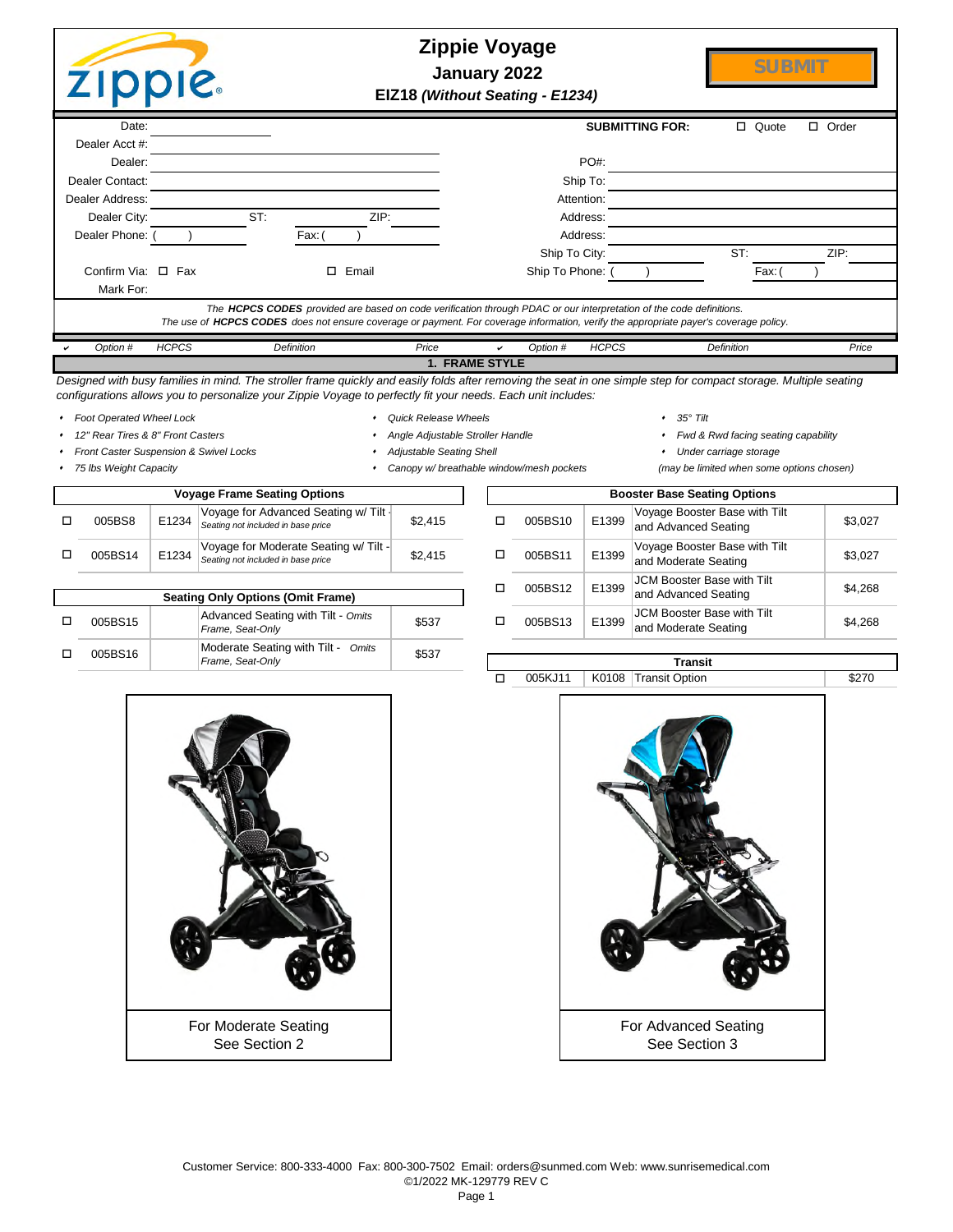|                                                                                       |  |                                  | <b>2. MODERATE SEATING</b> |                                                                             |         |             |           |  |  |  |  |
|---------------------------------------------------------------------------------------|--|----------------------------------|----------------------------|-----------------------------------------------------------------------------|---------|-------------|-----------|--|--|--|--|
| Choose Moderate Seating options, prices reflect ordering base which includes seating. |  |                                  |                            |                                                                             |         |             |           |  |  |  |  |
|                                                                                       |  | <b>Moderate Seating Options</b>  |                            | <b>Choose Upholstery Color</b> (includes inner covers and crossover canopy) |         |             |           |  |  |  |  |
| 005KM03                                                                               |  | E2292 Moderate Seating           | \$242                      |                                                                             | 005KN05 | <b>Blue</b> | <b>NC</b> |  |  |  |  |
| 005KM04                                                                               |  | E1014 Recline Feature (required) | \$376                      |                                                                             | 005KN06 | Red         | <b>NC</b> |  |  |  |  |
|                                                                                       |  |                                  |                            |                                                                             | 005KN07 | Beige       | <b>NC</b> |  |  |  |  |
|                                                                                       |  | Grab Bar (Optional)              |                            |                                                                             | 005KN08 | Grey        | <b>NC</b> |  |  |  |  |
| 005KR02                                                                               |  | K0108 Grab Bar                   | \$156                      |                                                                             |         |             |           |  |  |  |  |
|                                                                                       |  |                                  |                            |                                                                             |         |             |           |  |  |  |  |

| <b>2A. POSITIONING &amp; SUPPORTS - MODERATE SEAT ONLY</b> |       |                             |       |  |  |         |  |                                    |       |
|------------------------------------------------------------|-------|-----------------------------|-------|--|--|---------|--|------------------------------------|-------|
| <b>Head Supports (Optional)</b>                            |       |                             |       |  |  |         |  | Positioning - Laterals (Optional)  |       |
| 005VJ03                                                    | E0955 | Head Supports - Small       | \$172 |  |  | 005KO03 |  | E0956   Laterals Small - $(R & L)$ | \$215 |
|                                                            |       | (Recommended)               |       |  |  | 005KO04 |  | E0956   Laterals Large - $(R & L)$ | \$215 |
| 005VJ04                                                    |       | E0955 Head Supports - Large | \$172 |  |  |         |  |                                    |       |

|         |       | 005KP02                  |       |  |         |
|---------|-------|--------------------------|-------|--|---------|
| 005KQ03 | E0957 | Medial Support - Tall    | \$166 |  | 005KP04 |
| 005KQ04 | E0957 | Medial Support - Contour | \$172 |  |         |

| <b>2A. POSITIONING &amp; SUPPORTS - MODERATE SEAT ONLY</b> |       |  |  |         |  |                                   |       |  |  |  |
|------------------------------------------------------------|-------|--|--|---------|--|-----------------------------------|-------|--|--|--|
| <b>Head Supports (Optional)</b>                            |       |  |  |         |  | Positioning - Laterals (Optional) |       |  |  |  |
| Head Supports - Small                                      | \$172 |  |  | 005KO03 |  | E0956 Laterals Small - $(R & L)$  | \$215 |  |  |  |
| (Recommended)                                              |       |  |  | 005KO04 |  | E0956 Laterals Large - $(R & L)$  | \$215 |  |  |  |
|                                                            | 0.470 |  |  |         |  |                                   |       |  |  |  |

| Positioning - Hip Guides (Optional) |       |                                     |       |  |  |  |  |  |  |
|-------------------------------------|-------|-------------------------------------|-------|--|--|--|--|--|--|
| 005KP02                             |       | E0956   Hip Guides - $(R & L)$      | \$242 |  |  |  |  |  |  |
| 005KP04                             | E0956 | Infant Insert<br>(Hip Guides Regd.) | \$188 |  |  |  |  |  |  |

|         |       | <b>JAY Anterior Pelvic Belts - E0978</b>                  |       |   |                                       |       | JAY Anterior Trunk Supports - E0960                          |           |
|---------|-------|-----------------------------------------------------------|-------|---|---------------------------------------|-------|--------------------------------------------------------------|-----------|
|         |       | Standard 2 Point Belt - Push Button 1"                    |       |   |                                       |       | Classic Structure not available with Early Intervention Size |           |
| 005ZZ10 |       | E0978   No Pad (APB5110)                                  | \$44  |   | <b>Anterior Trunk Support - Style</b> |       |                                                              |           |
| 005ZZ11 |       | E0978 4.5" Pad (APB5115)                                  | \$98  | □ | 005JY01                               |       | E0960 Classic Dynamic (ATS8100 Series)                       | \$163     |
| 005ZZ12 |       | E0978 5.5" Pad (APB5116)                                  | \$98  | □ | 005JY02                               |       | E0960 Classic Structure (ATS8300 Series)                     | \$163     |
|         |       | Standard 2 Point Belt - Push Button 1 1/2"                |       | □ | 005JY06                               | E0960 | Center Opening Dynamic                                       | \$163     |
| 005ZZ14 |       | E0978 No Pad (APB7210)                                    | \$44  |   |                                       |       | (ATS8800 Series)                                             |           |
| 005ZZ15 |       | E0978 7.5" Pad (APB7212)                                  | \$93  | □ | 005JY05                               | E0960 | Center Opening Structure                                     | \$163     |
|         |       | <b>V-Contour Pelvic 4 Point Belt - Push Button Varies</b> |       |   |                                       |       | (ATS9400 Series)                                             |           |
| 005ZZ24 | E0978 | SM Pad - 1" Push Button                                   | \$182 |   | <b>Anterior Trunk Support - Size</b>  |       |                                                              |           |
|         |       | (APB3716)                                                 |       | □ | 005JZ05                               |       | Early Intervention                                           | NC.       |
| 005ZZ23 | E0978 | Med Pad - 1-1/2" Push Button                              | \$182 |   | 005JZ06                               |       | Xtra Small                                                   | NC.       |
|         |       | (APB3727)                                                 |       | □ | 005JZ01                               |       | Small                                                        | <b>NC</b> |

005F329 | K0040 | Angle Adj. Footrest (Required) | \$166

o

|         |       | JAY ANTERIOR PEIVIC BEITS - EUY/8             |       | JAY ANTERIOR TRUNK SUPPORTS - EUYOU                          |                                       |       |                                    |       |  |
|---------|-------|-----------------------------------------------|-------|--------------------------------------------------------------|---------------------------------------|-------|------------------------------------|-------|--|
|         |       | ard 2 Point Belt - Push Button 1"             |       | Classic Structure not available with Early Intervention Size |                                       |       |                                    |       |  |
| 005ZZ10 |       | E0978   No Pad (APB5110)                      | \$44  |                                                              | <b>Anterior Trunk Support - Style</b> |       |                                    |       |  |
| 005ZZ11 |       | E0978 4.5" Pad (APB5115)                      | \$98  |                                                              | 005JY01                               | E0960 | Classic Dynamic (ATS8100 Series)   | \$163 |  |
| 005ZZ12 |       | E0978 5.5" Pad (APB5116)                      | \$98  | □                                                            | 005JY02                               | E0960 | Classic Structure (ATS8300 Series) | \$163 |  |
|         |       | ard 2 Point Belt - Push Button 1 1/2"         |       | □                                                            | 005JY06                               | E0960 | Center Opening Dynamic             | \$163 |  |
| 005ZZ14 |       | E0978   No Pad (APB7210)                      | \$44  |                                                              |                                       |       | (ATS8800 Series)                   |       |  |
| 005ZZ15 |       | E0978 7.5" Pad (APB7212)                      | \$93  | □                                                            | 005JY05                               | E0960 | <b>Center Opening Structure</b>    | \$163 |  |
|         |       | tour Pelvic 4 Point Belt - Push Button Varies |       |                                                              |                                       |       | (ATS9400 Series)                   |       |  |
| 005ZZ24 | E0978 | SM Pad - 1" Push Button                       | \$182 |                                                              | <b>Anterior Trunk Support - Size</b>  |       |                                    |       |  |
|         |       | (APB3716)                                     |       | п                                                            | 005JZ05                               |       | Early Intervention                 | NC.   |  |
| 005ZZ23 | E0978 | Med Pad - 1-1/2" Push Button                  | \$182 | ◻                                                            | 005JZ06                               |       | Xtra Small                         | NC.   |  |
|         |       | (APB3727)                                     |       |                                                              | 005JZ01                               |       | Small                              | NC.   |  |

# Grab Bar | Head Supports | Medial Support | Laterals | Hip Guides | Infant Insert

**2B. FOOTREST - MODERATE SEAT ONLY**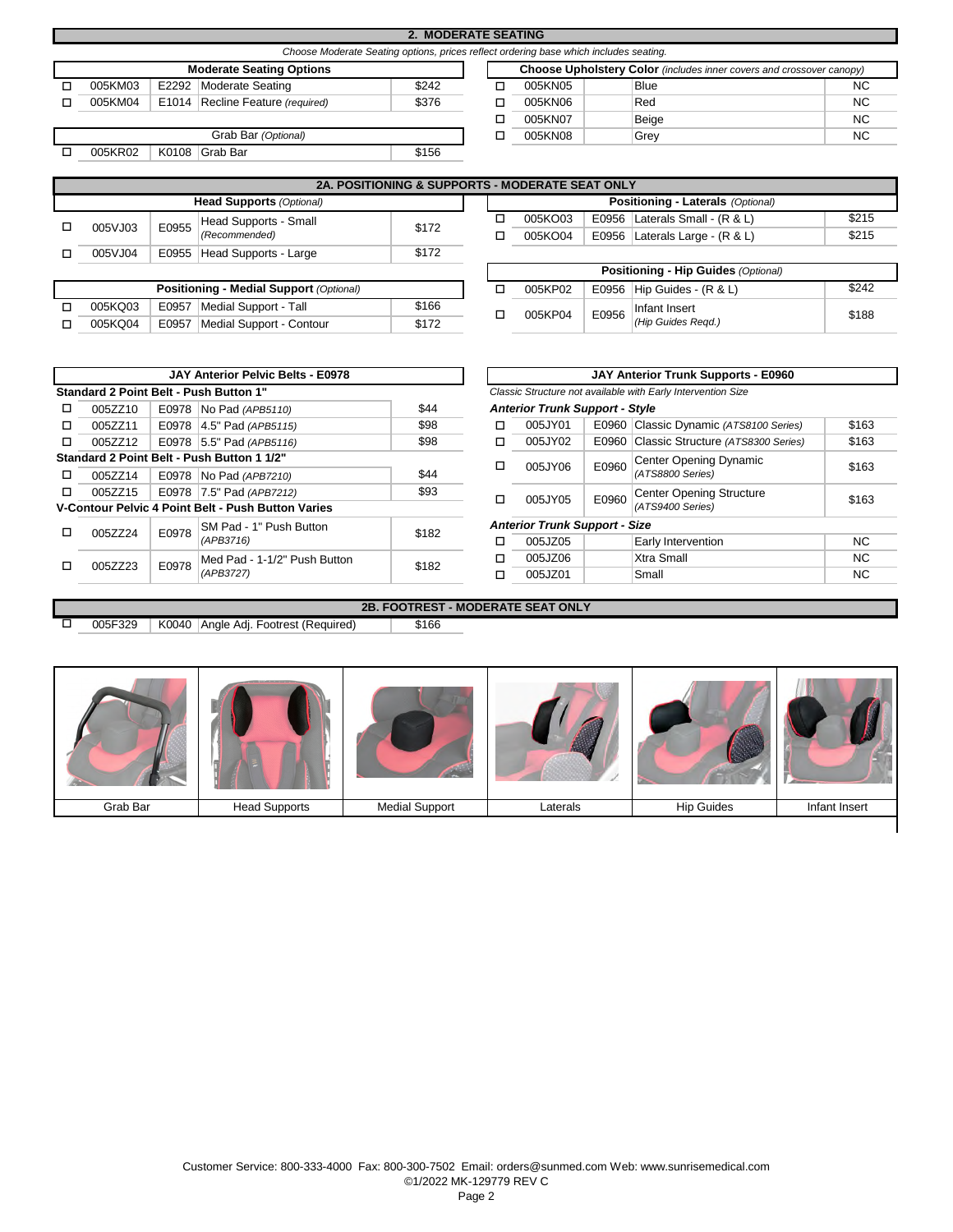|        |                                                                                                                                                                                                                                 |       |                                                                                                                                  | 3. ADVANCED SEATING |        |                                             |                                          |           |
|--------|---------------------------------------------------------------------------------------------------------------------------------------------------------------------------------------------------------------------------------|-------|----------------------------------------------------------------------------------------------------------------------------------|---------------------|--------|---------------------------------------------|------------------------------------------|-----------|
|        |                                                                                                                                                                                                                                 |       | Choose Advanced Seating options, prices reflect ordering base which includes seating.                                            |                     |        |                                             |                                          |           |
|        | Contoured Medium Density Foam<br>6" to 13" Hip Width<br><b>Built in Depth Growth</b><br>Removable Neoprene Cover<br>Optional 3" Lateral Hip Blocks (Pr)<br>Optional Slight Medial Thigh Contour<br>Optional Fixed Ischial Ledge |       | Planar Seat & Contoured Seat Cushion Include:                                                                                    |                     |        |                                             |                                          |           |
|        | <b>Planar &amp; Contoured Seat Options:</b>                                                                                                                                                                                     |       |                                                                                                                                  |                     |        | Choose Depth (Based on 1" T-Back)           |                                          |           |
| □      | 005CU39                                                                                                                                                                                                                         |       | E2292 Planar Seat without Hip Blocks                                                                                             | \$242               | □      | 005SD78                                     | Short 5" - 8" Depth                      | <b>NC</b> |
| □      | 005CU44                                                                                                                                                                                                                         | E2292 | Planar Seat w/ Hip Block - Pair                                                                                                  | \$403               | $\Box$ | 005SD79                                     | Medium 7" - 10" Depth                    | <b>NC</b> |
|        |                                                                                                                                                                                                                                 |       |                                                                                                                                  |                     | $\Box$ | 005SD80                                     | Long 9" - 13" Depth                      | <b>NC</b> |
| □      | 005CU37                                                                                                                                                                                                                         |       | E2294 Contoured Wedge Seat                                                                                                       | \$403               |        |                                             |                                          |           |
| □      | 005CU38                                                                                                                                                                                                                         | E2294 | Contoured Anti-Thrust (Ledge) Seat                                                                                               | \$403               |        |                                             |                                          |           |
| □      | 005CU2                                                                                                                                                                                                                          |       | <b>OMIT Cushion</b>                                                                                                              | <b>NC</b>           |        |                                             |                                          |           |
|        | -Adjustable Pre-Ischial Ledge<br>- Adjustable 1" High Foam Wedges for:<br>Lateral Hip and Thigh Support<br>Medial Knee and Thigh Support<br>3" Seat Depth Growth Kit<br>Removable Neoprene Cover                                |       |                                                                                                                                  |                     |        |                                             |                                          |           |
|        | <b>Adjustable Contour Seat Options:</b>                                                                                                                                                                                         |       |                                                                                                                                  |                     |        |                                             |                                          |           |
| □      | 005ST60                                                                                                                                                                                                                         |       | E2294 Adjustable Contour Seat                                                                                                    | \$450               |        |                                             |                                          |           |
| □      | 005CU2                                                                                                                                                                                                                          |       | <b>OMIT Cushion</b>                                                                                                              | <b>NC</b>           |        |                                             |                                          |           |
|        | <b>Choose Foam</b>                                                                                                                                                                                                              |       |                                                                                                                                  |                     |        | Choose Depth (Based on 1" T-Back)           |                                          |           |
| □      | 005FM1                                                                                                                                                                                                                          |       | Soft Foam                                                                                                                        | <b>NC</b>           | □      | 005SD78                                     | Short 5" - 8"                            | <b>NC</b> |
| □      | 005FM2                                                                                                                                                                                                                          |       | Medium/Soft Foam                                                                                                                 | <b>NC</b>           | $\Box$ | 005SD79                                     | Medium 7" - 10"                          | <b>NC</b> |
| □      | 005FM3                                                                                                                                                                                                                          |       | Medium Foam                                                                                                                      | <b>NC</b>           | $\Box$ | 005SD80                                     | Long 9" - 13" (4" growth)                | <b>NC</b> |
| $\Box$ | 005FM8                                                                                                                                                                                                                          |       | <b>OMIT Foam</b>                                                                                                                 | <b>NC</b>           |        |                                             |                                          |           |
|        |                                                                                                                                                                                                                                 |       |                                                                                                                                  |                     |        | <b>3A. BACKREST - ADVANCED SEATING ONLY</b> |                                          |           |
|        |                                                                                                                                                                                                                                 |       |                                                                                                                                  |                     |        |                                             |                                          |           |
|        |                                                                                                                                                                                                                                 |       | <b>BACKREST SHELL</b>                                                                                                            |                     |        |                                             | <b>BACKREST OPTION</b>                   |           |
| □      | 005BT111                                                                                                                                                                                                                        |       | Short 7" to 13" Height                                                                                                           | <b>NC</b>           | $\Box$ | 005KJ9                                      | E1014 Recline Feature (90° - 135° range) | \$376     |
|        | $\square$ 7"<br>$\square$ 8"                                                                                                                                                                                                    |       | Desired Backrest Height Setting (Bold indicates default, when not picked)<br>$\Box$ 10" $\Box$ 11" $\Box$ 12" $\Box$ 13"<br>□ 9" |                     |        |                                             |                                          |           |

|                                                                                                                                             |       |                                                        | <b>BACKREST CUSHION OPTIONS</b> |   |          |       |                                                        |       |  |  |  |
|---------------------------------------------------------------------------------------------------------------------------------------------|-------|--------------------------------------------------------|---------------------------------|---|----------|-------|--------------------------------------------------------|-------|--|--|--|
| 2.5" "T" Back is used for seat depths as small as 3.5". Backrest has removable foam for additional depth growth without adjusting seat pan. |       |                                                        |                                 |   |          |       |                                                        |       |  |  |  |
| 2.5" Thick T-Back Cushion Options:<br>1" Thick T-Back Cushion Options:                                                                      |       |                                                        |                                 |   |          |       |                                                        |       |  |  |  |
| 005BT103                                                                                                                                    | E2291 | Short 8" to 10"                                        | \$327                           | □ | 005BT107 | E2291 | Short 8" to 10"                                        | \$403 |  |  |  |
| 005BT104                                                                                                                                    | E2291 | Medium 10" to 12"                                      | \$327                           |   | 005BT108 | E2291 | Medium 10" to 12"                                      | \$403 |  |  |  |
| 005BT105                                                                                                                                    | E2291 | Tall 12" to 14"                                        | \$327                           |   | 005BT109 | E2291 | Tall 12" to 14"                                        | \$403 |  |  |  |
| 005BT106                                                                                                                                    | E2291 | Extra Tall 14" to 16"<br>(N/A w/ Short Backrest Shell) | \$327                           | п | 005BT110 | E2291 | Extra Tall 14" to 16"<br>(N/A w/ Short Backrest Shell) | \$403 |  |  |  |
| 005BT133                                                                                                                                    |       | <b>OMIT Back Cushion</b>                               | NC.                             |   | 005BT133 |       | <b>OMIT Back Cushion</b>                               | NC.   |  |  |  |
|                                                                                                                                             |       |                                                        |                                 |   |          |       |                                                        |       |  |  |  |

# **3B. HEAD SUPPORT - ADVANCED SEATING ONLY** Hardware allows the headrest to be flush mounted to backrest when above shell. When choosing a Headrest option, Hardware Bracket must be chosen, Hardware also available *individually. Headrest Ht. Adj. Range from seat pan based on selected Backshell Height. (i.e. Short Ht Ranges 9" - 19.5" & Tall Ht Ranges 13" - 23-1/2")*

 $\begin{array}{c}\n\hline\n\end{array}$  005BT112

 $\Box$  10"  $\Box$  11"  $\Box$  12"  $\Box$  13"  $\Box$  14"  $\Box$  15"  $\Box$  16"  $\Box$  17"

**Desired Backrest Height Setting** (*Bold indicates default, when not picked* )

Tall 10" to 17" Height NC

| 005HE40 | E0955 Whitmver 8" Plush           | \$242 |         |       | Whitmyer DFS (Forehead Strap)            |       |
|---------|-----------------------------------|-------|---------|-------|------------------------------------------|-------|
| 005HE41 | E0955 Whitmyer 10" Plush          | \$242 | 005HQ6  |       | K0108 Squared for Single pad, must order | \$128 |
| 005HE42 | E0955 Whitmver SM Contour Cradle  | \$242 |         |       | Whitmyer headrest                        |       |
| 005HE43 | E0955 Whitmyer Med Contour Cradle | \$242 | 005HE31 | E1028 | Hardware Bracket Only                    | \$113 |
| 005HE29 | E0955 Whitmver Sm Adiust-A-Plush  | \$289 |         |       | (can be chosen w/o headrest)             |       |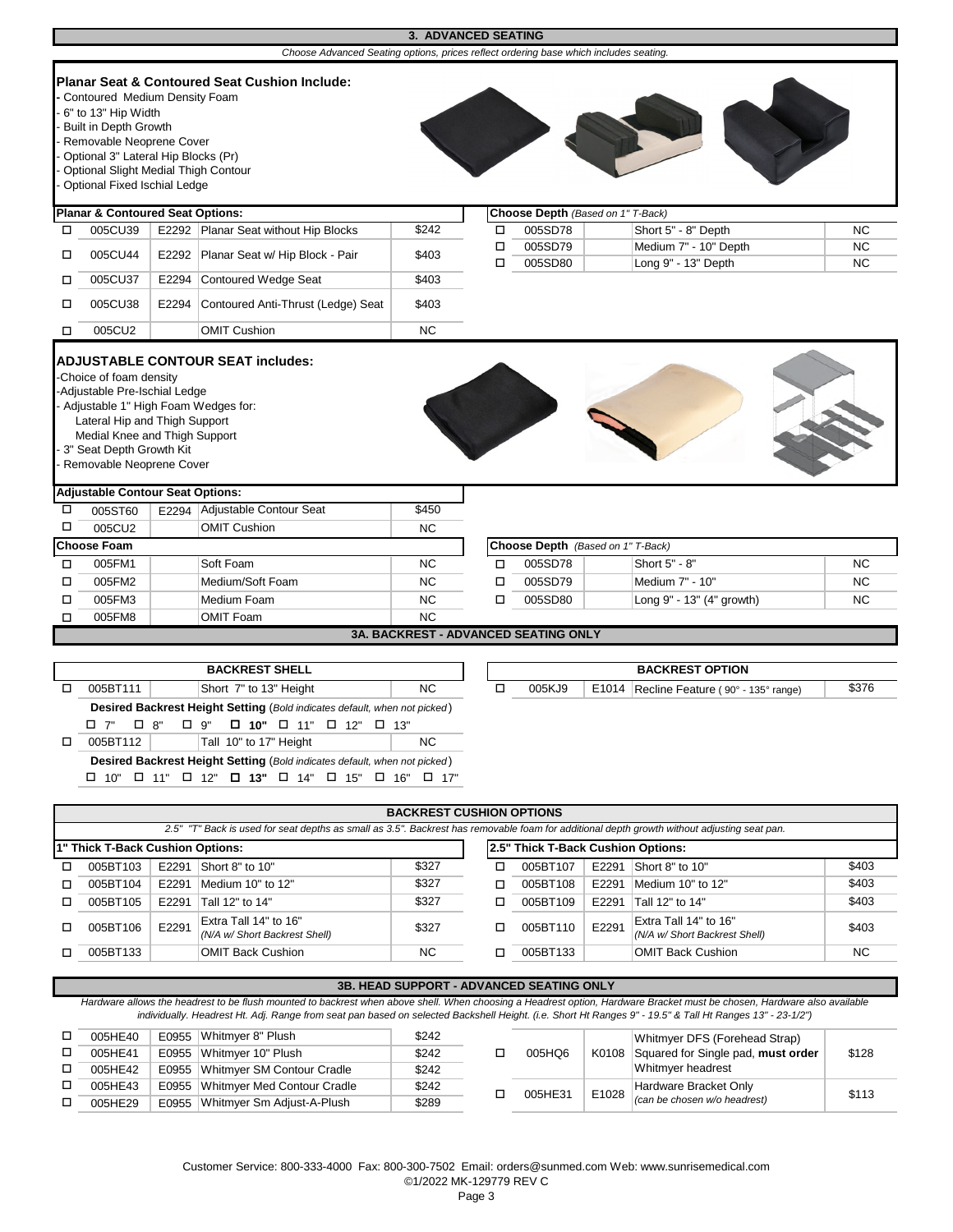## **3C. POSITIONING & SUPPORTS- ADVANCED SEATING ONLY**

*For the supports, Voyage will be set up at factory. Insert dimensions on last page spec. drawing. (Not required, will default to std. settings)*

### **LATERAL & ANTERIOR TRUNK SUPPORTS**

|   |   |         |       | Lateral brackets height adjustment range based on Backrest Shell Height (For Example: Short Laterals adj. 3" - 12" and Tall Laterals adj. 3" - 17", |       |                                           |         |                                         |       |                                         |
|---|---|---------|-------|-----------------------------------------------------------------------------------------------------------------------------------------------------|-------|-------------------------------------------|---------|-----------------------------------------|-------|-----------------------------------------|
|   |   |         |       | <b>Swing Away Laterals</b> (Adjustable 1"-8" widths)                                                                                                |       | Fixed Laterals (Adjustable 1"-10" widths) |         |                                         |       |                                         |
| П |   | 005KE41 |       | Swing Away Bracket Adj. - Right                                                                                                                     | \$242 |                                           |         | 005KE24                                 |       | Fixed Angle Adjustable - Right          |
|   |   | 005KE42 |       | Swing Away Bracket Adj. - Left                                                                                                                      | \$242 |                                           | 005KE25 |                                         |       | Fixed Angle Adjustable - Left           |
|   |   | 005KD15 | E0956 | Large Straight Pad 3" x 6" - Right                                                                                                                  | \$107 |                                           |         | 005KD15                                 | E0956 | Large Straight Pad 3" x 6" - Righ       |
|   | ◻ | 005KD19 | E0956 | Large Straight Pad 3" x 6" - Left                                                                                                                   | \$107 |                                           |         | 005KD19                                 | E0956 | Large Straight Pad 3" x 6" - Left       |
|   |   | 005KD16 | E0956 | Large Curved Pad 3" x 6" - Right                                                                                                                    | \$107 |                                           |         | 005KD13                                 | E0956 | Small Straight Pad 2" x 6" - Righ       |
|   |   | 005KD20 | E0956 | Large Curved Pad 3" x 6" - Left                                                                                                                     | \$107 |                                           |         | 005KD17                                 | E0956 | Small Straight Pad 2" x 6" - Left       |
|   |   | 005KD13 | E0956 | Small Straight Pad 2" x 6" - Right                                                                                                                  | \$107 |                                           |         |                                         |       |                                         |
|   | □ | 005KD17 | E0956 | Small Straight Pad 2" x 6" - Left                                                                                                                   | \$107 |                                           |         |                                         |       | <b>Anterior Trunk Butterfly Support</b> |
|   |   | 005KD14 | E0956 | Small Curved Pad 2" x 6" - Right                                                                                                                    | \$107 |                                           |         | Dimensions are seat to shoulder height. |       |                                         |
|   |   | 005KD18 | E0956 | Small Curved Pad 2" x 6" - Left                                                                                                                     | \$107 |                                           |         | 005K11                                  | E0960 | XX Small Butterfly Pad (< 10")          |

| <b>JAY Anterior Trunk Support</b> |  |  |                                                                                                                 |  |  |  |  |  |  |
|-----------------------------------|--|--|-----------------------------------------------------------------------------------------------------------------|--|--|--|--|--|--|
| 005A827                           |  |  | \$163                                                                                                           |  |  |  |  |  |  |
| 005A828                           |  |  | \$163                                                                                                           |  |  |  |  |  |  |
| 005A829                           |  |  | \$163                                                                                                           |  |  |  |  |  |  |
|                                   |  |  | E0960 JAY Contour Dynamic El Pad<br>E0960 JAY Contour Dynamic XSmall Pad<br>E0960 JAY Contour Dynamic Small Pad |  |  |  |  |  |  |

|        | <b>Anterior Trunk H Strap Support</b> |       |
|--------|---------------------------------------|-------|
| 005SS2 | E0960 XX Small H Strap 5 Point        | \$177 |

|         |       | Lateral drackets neight adjustment range dased on Backrest Shell Height (For Example: Short Laterals adj. 3" - 12" and Tail Laterals adj. 3" - 17") |       |  |         |       |                                           |       |
|---------|-------|-----------------------------------------------------------------------------------------------------------------------------------------------------|-------|--|---------|-------|-------------------------------------------|-------|
|         |       | <b>Swing Away Laterals</b> (Adjustable 1"-8" widths)                                                                                                |       |  |         |       | Fixed Laterals (Adjustable 1"-10" widths) |       |
| 005KE41 |       | \$242<br>Swing Away Bracket Adj. - Right                                                                                                            |       |  | 005KE24 |       | Fixed Angle Adjustable - Right            | NC.   |
| 005KE42 |       | Swing Away Bracket Adj. - Left                                                                                                                      | \$242 |  | 005KE25 |       | Fixed Angle Adjustable - Left             | NC.   |
| 005KD15 | E0956 | Large Straight Pad 3" x 6" - Right                                                                                                                  | \$107 |  | 005KD15 | E0956 | Large Straight Pad 3" x 6" - Right        | \$107 |
| 005KD19 | E0956 | Large Straight Pad 3" x 6" - Left                                                                                                                   | \$107 |  | 005KD19 | E0956 | Large Straight Pad 3" x 6" - Left         | \$107 |
| 005KD16 | E0956 | Large Curved Pad 3" x 6" - Right                                                                                                                    | \$107 |  | 005KD13 | E0956 | Small Straight Pad 2" x 6" - Right        | \$107 |
| 005KD20 | E0956 | Large Curved Pad 3" x 6" - Left                                                                                                                     | \$107 |  | 005KD17 |       | E0956 Small Straight Pad 2" x 6" - Left   | \$107 |
| 005KD13 |       | F0956 Small Straight Pad 2" x 6" - Right                                                                                                            | \$107 |  |         |       |                                           |       |

| 005KD17 |       | E0956 Small Straight Pad 2" x 6" - Left | \$107                                                                                                                                                                                                           |        |        |        | <b>Anterior Trunk Butterfly Support</b> |                                                                                                                                                                                                                                                                     |
|---------|-------|-----------------------------------------|-----------------------------------------------------------------------------------------------------------------------------------------------------------------------------------------------------------------|--------|--------|--------|-----------------------------------------|---------------------------------------------------------------------------------------------------------------------------------------------------------------------------------------------------------------------------------------------------------------------|
| 005KD14 | E0956 |                                         | \$107                                                                                                                                                                                                           |        |        |        |                                         |                                                                                                                                                                                                                                                                     |
| 005KD18 |       |                                         | \$107                                                                                                                                                                                                           | □      | 005K11 | E0960  |                                         | \$118                                                                                                                                                                                                                                                               |
|         |       |                                         |                                                                                                                                                                                                                 | $\Box$ | 005KI2 |        |                                         | \$118                                                                                                                                                                                                                                                               |
|         |       |                                         |                                                                                                                                                                                                                 | □      | 005KI3 | E0960  |                                         | \$118                                                                                                                                                                                                                                                               |
| 005A827 | E0960 |                                         | \$163                                                                                                                                                                                                           | □      | 005KI4 | E0960  |                                         | \$118                                                                                                                                                                                                                                                               |
| 005A828 | E0960 |                                         | \$163                                                                                                                                                                                                           | □      | 005KI5 | E0960  |                                         | \$118                                                                                                                                                                                                                                                               |
| 005A829 | E0960 |                                         | \$163                                                                                                                                                                                                           |        |        |        |                                         | \$27                                                                                                                                                                                                                                                                |
|         |       |                                         |                                                                                                                                                                                                                 |        |        |        | (Only Available with Butterfly Support) |                                                                                                                                                                                                                                                                     |
|         |       |                                         | Small Curved Pad 2" x 6" - Right<br>E0956 Small Curved Pad 2" x 6" - Left<br><b>JAY Anterior Trunk Support</b><br>JAY Contour Dynamic El Pad<br>JAY Contour Dynamic XSmall Pad<br>JAY Contour Dynamic Small Pad |        |        | 005SS1 | E0960                                   | Dimensions are seat to shoulder height.<br>$ XX \text{ Small Butterfly}$ Pad (< 10")<br>E0960 $\vert$ X Small Butterfly Pad (10" - 12")<br>Small Butterfly Pad (12" - 14")<br>Medium Butterfly Pad (14" - 16")<br>Large Butterfly Pad (>16")<br>Shoulder Strap Pads |

|   |        |                                                                           | <b>LOWER BODY SUPPORTS</b> |        |                                                                           |  |
|---|--------|---------------------------------------------------------------------------|----------------------------|--------|---------------------------------------------------------------------------|--|
|   |        | Lateral Hip Support (Adjusts from 7-1/2" to 11" width)                    |                            |        | Lateral Thigh Support (Adjusts from 3-1/2" to 11" width)                  |  |
|   |        | Only available with Planar seat without Hip Blocks and Adj. Contour seat. |                            |        | Only available with Planar seat without Hip Blocks and Adj. Contour seat. |  |
| п | 005KC6 | E0956   SM (4"x 4", 3/8" thick) Right                                     | \$107                      | 005KF6 | E0953 SM (4"x 4", 3/8" thick) Right                                       |  |
|   | 005KC4 | E0956   SM (4"x 4", 3/8" thick) Left                                      | \$107                      | 005KF4 | E0953 $SM$ (4"x 4", 3/8" thick) Left                                      |  |
| п | 005KC5 | E0956   LG (5-3/8"x 4-3/4", 1/2" thick) Right                             | \$107                      | 005KF5 | E0953 LG (5-3/8"x 4-3/4", 1/2" thick) Right                               |  |
|   | 005KC3 | E0956   LG (5-3/8"x 4-3/4", 1/2" thick) Left                              | \$107                      | 005KF3 | E0953 LG (5-3/8"x 4-3/4", 1/2" thick) Left                                |  |

|         | <b>Pelvic Positioning Belt</b>                  |       |  |         |       | <b>Medial Support</b>              |       |
|---------|-------------------------------------------------|-------|--|---------|-------|------------------------------------|-------|
|         | Must use when ordering Anterior Trunk Supports. |       |  | 005KH12 | E0957 | Small (3"Hx 2-1/2"Wx 4-1/2"L)      | \$135 |
| 005A14  | E0978 1" Padded                                 | \$48  |  | 005KH13 | E0957 | Large (3-3/4"Hx 4"Wx 6"L)          | \$135 |
| 005A15  | E0978 1-1/2" Padded                             | \$48  |  | 005HE77 |       | E1028 Hardware Medial Support Brkt | \$242 |
| 005A263 | E0978  1" Padded Auto Style (Dual Pull)         | \$59  |  |         |       |                                    |       |
| 005A256 | E0978 1-1/2" Padded Auto Style                  | \$59  |  |         |       |                                    |       |
| 005A830 | E0978 JAY Medial 4-Point Belt XS Pad            | \$102 |  |         |       |                                    |       |
| 005A831 | E0978 JAY Medial 4-Point Belt Sml Pad           | \$102 |  |         |       |                                    |       |

|                                                                           |  |                                                        | <b>LOWER BODY SUPPORTS</b> |  |        |                                                                           |       |
|---------------------------------------------------------------------------|--|--------------------------------------------------------|----------------------------|--|--------|---------------------------------------------------------------------------|-------|
|                                                                           |  | Lateral Hip Support (Adjusts from 7-1/2" to 11" width) |                            |  |        | Lateral Thigh Support (Adjusts from 3-1/2" to 11" width)                  |       |
| Only available with Planar seat without Hip Blocks and Adj. Contour seat. |  |                                                        |                            |  |        | Only available with Planar seat without Hip Blocks and Adj. Contour seat. |       |
| 005KC6                                                                    |  | E0956 $SM$ (4"x 4", 3/8" thick) Right                  | \$107                      |  | 005KF6 | E0953 SM (4"x 4", 3/8" thick) Right                                       | \$107 |
| 005KC4                                                                    |  | E0956 SM (4"x 4", 3/8" thick) Left                     | \$107                      |  | 005KF4 | E0953 $SM$ (4"x 4", 3/8" thick) Left                                      | \$107 |
| 005KC5                                                                    |  | E0956   LG (5-3/8"x 4-3/4", 1/2" thick) Right          | \$107                      |  | 005KF5 | E0953 LG (5-3/8"x 4-3/4", 1/2" thick) Right                               | \$107 |
| 005KC3                                                                    |  | E0956   LG (5-3/8"x 4-3/4", 1/2" thick) Left           | \$107                      |  | 005KF3 | E0953 LG (5-3/8"x 4-3/4", 1/2" thick) Left                                | \$107 |

|        | <b>Pelvic Positioning Belt</b>         |      |  |         | <b>Medial Support</b> |                                          |       |
|--------|----------------------------------------|------|--|---------|-----------------------|------------------------------------------|-------|
|        | when ordering Anterior Trunk Supports. |      |  | 005KH12 | E0957                 | Small (3"Hx 2-1/2"Wx 4-1/2"L)            | \$135 |
| 005A14 | E0978 1" Padded                        | \$48 |  | 005KH13 |                       | E0957   Large ( $3-3/4$ "Hx $4$ "Wx 6"L) | \$135 |
| 005A15 | E0978 1-1/2" Padded                    | \$48 |  | 005HE77 |                       | E1028 Hardware Medial Support Brkt       | \$242 |

### **3D. UPHOLSTERY COLORS - ADVANCED SEATING ONLY**

|   | <b>Color Options - Solid</b> |                    |     |   |         | Color Options - Print (Std. Trim listed behind ea |
|---|------------------------------|--------------------|-----|---|---------|---------------------------------------------------|
|   | 005CL9                       | Purple             | NC. | ◻ | 005CL19 | Leopard (Std. w/B                                 |
|   | 005CL20                      | <b>Pink Sorbet</b> | NC. | п | 005CL14 | Butterflies (Std. w                               |
| п | 005CL11                      | Green              | NC. | п | 005CL15 | Red Race Flags                                    |
| п | 005CL12                      | Navy Blue          | NC. |   |         |                                                   |
| п | 005CL13                      | Orange             | NC. |   |         | Personalized Option (Only available with Prints)  |
| п | 005CL17                      | Turguoise          | NC. |   |         | Personalized Col                                  |
|   | 005CL16                      | <b>Black</b>       | NC. | п | 005C001 | Choose & Enter f                                  |
|   | 005CL18                      | Burgundy           | NC. |   |         | Options:                                          |

| Options - Solid |  |             |           | Color Options - Print (Std. Trim listed behind each print) |         |  |                                   |           |  |  |
|-----------------|--|-------------|-----------|------------------------------------------------------------|---------|--|-----------------------------------|-----------|--|--|
| 005CL9          |  | Purple      | NC        |                                                            | 005CL19 |  | Leopard (Std. w/ Black Trim)      | <b>NC</b> |  |  |
| 005CL20         |  | Pink Sorbet | <b>NC</b> |                                                            | 005CL14 |  | Butterflies (Std. w/ Purple Trim) | NC.       |  |  |
| 005CL11         |  | Green       | <b>NC</b> |                                                            | 005CL15 |  | Red Race Flags (Std. w/Red Trim)  | <b>NC</b> |  |  |
| 005CL12         |  | Navy Blue   | <b>NC</b> |                                                            |         |  |                                   |           |  |  |

| 005CL13 | Orange       | NG.       |  | <b>IPersonalized Option</b> (Only available with Prints) |  |                                             |      |  |
|---------|--------------|-----------|--|----------------------------------------------------------|--|---------------------------------------------|------|--|
| 005CL17 | Turauoise    | <b>NC</b> |  | 005C001                                                  |  | Personalized Color Selection:               |      |  |
| 005CL16 | <b>Black</b> | ΝC        |  |                                                          |  | Choose & Enter from Solid Color<br>Options: | \$75 |  |
| 005CL18 | Burgundy     | ΝC        |  |                                                          |  |                                             |      |  |
|         |              |           |  |                                                          |  |                                             |      |  |

| <b>Canopy Pattern</b> |            |  |  |  |  |  |  |
|-----------------------|------------|--|--|--|--|--|--|
| 0051 IF01             | Cross Over |  |  |  |  |  |  |
|                       |            |  |  |  |  |  |  |

| <b>3E. FOOTREST - ADVANCED SEATING ONLY</b>                                                                                                                          |  |  |         |  |                                   |           |  |  |
|----------------------------------------------------------------------------------------------------------------------------------------------------------------------|--|--|---------|--|-----------------------------------|-----------|--|--|
| Footrest adjustment range is 1-1/2" to 12". Choose desired preset range, if not selected Long range is Default. For the Short Range, the footplate will be inverted. |  |  |         |  |                                   |           |  |  |
| \$166<br>005F312<br>K0040 Angle Adj. Footrest (Required)<br>K0037 Preset in short range 1-1/2"-4"<br>005F313                                                         |  |  |         |  |                                   |           |  |  |
|                                                                                                                                                                      |  |  | 005F314 |  | Preset in long range 4-1/2" - 12" | <b>NC</b> |  |  |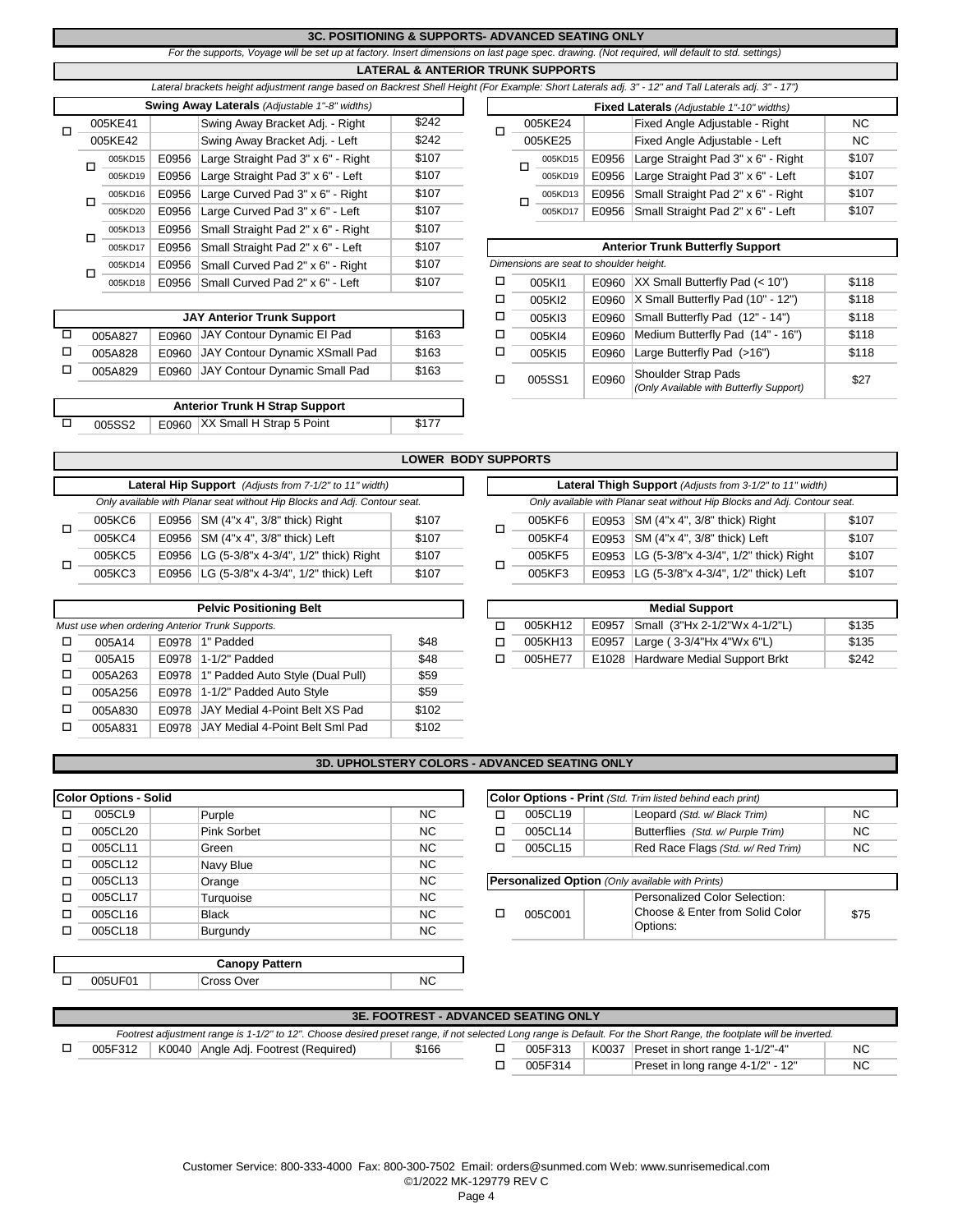| <b>4. ACCESSORIES &amp; OPTIONS</b>                                                           |         |       |                        |                                                                                                             |                                                                           |                                                 |                                                                          |                        |                                     |                                      |       |       |
|-----------------------------------------------------------------------------------------------|---------|-------|------------------------|-------------------------------------------------------------------------------------------------------------|---------------------------------------------------------------------------|-------------------------------------------------|--------------------------------------------------------------------------|------------------------|-------------------------------------|--------------------------------------|-------|-------|
| <b>Vent &amp; Battery Trays</b>                                                               |         |       |                        |                                                                                                             |                                                                           |                                                 | <b>Upper Extremity Support Tray (Angle Adjustable Hardware Included)</b> |                        |                                     |                                      |       |       |
| Dovetail Vertical Frame Mounted                                                               |         |       |                        |                                                                                                             | Tray Mount adjusts from 4-1/2"-7-1/2" with 1" tall cushion; Cut-out is 6" |                                                 |                                                                          |                        |                                     |                                      |       |       |
| □                                                                                             | 005LF1  | E1029 |                        | Hardware for LTV ventilators                                                                                | \$403                                                                     | $\Box$                                          | 005A91                                                                   |                        | E0950 Light Grey                    |                                      | \$156 |       |
|                                                                                               |         |       |                        | (limit 15lbs & includes 1 Utility hook)                                                                     |                                                                           | $\Box$                                          | 005A92                                                                   |                        | E0950 Clear Poly                    |                                      | \$177 |       |
|                                                                                               |         |       |                        | Dovetail Vertical Frame Mounted                                                                             |                                                                           |                                                 |                                                                          |                        |                                     |                                      |       |       |
| □                                                                                             | 005LF11 | E1029 |                        | Hardware for Trilogy ventilators                                                                            | \$403                                                                     |                                                 | <b>Shoe Holders &amp; Foot Straps</b>                                    |                        |                                     |                                      |       |       |
|                                                                                               |         |       |                        | (limit 15lbs & includes 1 Utility hook)<br>(Only includes female dovetail mount)                            |                                                                           | □                                               | 005A68                                                                   | E0952,<br>E0951        |                                     | 6" Long Shoe Holders - Pair          | \$128 |       |
| □                                                                                             | 005LF2  | E1029 |                        | Battery and Vent/Utility Underframe<br>Tray (limit 50lbs, ideal for U1 or Grp 22                            | \$440                                                                     | □                                               | 005A69                                                                   | E0952,<br>E0951        |                                     | 8" Long Shoe Holders - Pair          |       |       |
|                                                                                               |         |       |                        | Batteries & includes 1 Utility hook)                                                                        |                                                                           | □                                               | 005A79                                                                   | E0952                  |                                     | 16" Foot Straps w/ Covers - Pair     | \$38  |       |
| □                                                                                             | 005LF3  | E1029 |                        | Front Mount Utility platform                                                                                | \$403                                                                     | □                                               | 005A80                                                                   | E0952                  |                                     | 18" Foot Straps w/ Covers - Pair     | \$38  |       |
|                                                                                               |         |       | (limit 50lbs)          |                                                                                                             |                                                                           |                                                 |                                                                          |                        |                                     |                                      |       |       |
|                                                                                               |         |       |                        | Rear Add on Accessory platform                                                                              |                                                                           |                                                 |                                                                          |                        | <b>Accessories</b>                  |                                      |       |       |
| □                                                                                             | 005LF4  | E1029 |                        | (limit 45lbs or one Grp 24 battery & includes 1                                                             | \$188                                                                     | $\Box$                                          | 005A74                                                                   | K0105                  | <b>IV Support Pole</b>              |                                      | \$156 |       |
|                                                                                               |         |       |                        | folding base)                                                                                               | Utility hook. Must be removed or folded before                            |                                                 | □                                                                        | 005A713                | E2208                               | O2 Tank Holder                       |       | \$188 |
| <b>Floor Sitter/ Feeder Base</b>                                                              |         |       |                        |                                                                                                             | □                                                                         | K0105,<br>IV/O2 Combination<br>005A714<br>E2208 |                                                                          |                        | \$263                               |                                      |       |       |
| □                                                                                             | 005A083 |       |                        | E1399 Folding Booster Base(Ht. Adj.)<br>JCM Folding Booster Base(Ht. Adj.)                                  |                                                                           | □                                               | 005LF5                                                                   |                        |                                     | Cup Holder/ Bottle/Feeding           |       |       |
| $\Box$                                                                                        | 005A082 | E1399 |                        |                                                                                                             |                                                                           | $\Box$                                          | 005LF7                                                                   |                        |                                     | Utility Hook (i.e. suction canister) |       |       |
|                                                                                               |         |       | □                      | 005A462                                                                                                     |                                                                           | Rain Cape                                       |                                                                          | \$188                  |                                     |                                      |       |       |
| Front Mount Utility Platform<br><b>Cup Holder</b>                                             |         |       |                        |                                                                                                             | <b>Utility Hook</b>                                                       |                                                 |                                                                          | <b>IV Support Pole</b> | <b>Upper Extremity Support Tray</b> |                                      |       |       |
|                                                                                               |         |       |                        |                                                                                                             |                                                                           |                                                 |                                                                          |                        |                                     |                                      |       |       |
|                                                                                               |         |       |                        |                                                                                                             |                                                                           |                                                 |                                                                          |                        |                                     |                                      |       |       |
| <b>Folding Booster</b><br><b>JCM Folding Booster</b><br>O2 Tank Holder<br><b>Base</b><br>Base |         |       | <b>Underframe Tray</b> | Battery and Vent/Utility<br>Dovetail Vertical Vent<br>Rear Add On Accessory Platform<br>Mount (LTV/Trilogy) |                                                                           |                                                 |                                                                          |                        |                                     |                                      |       |       |